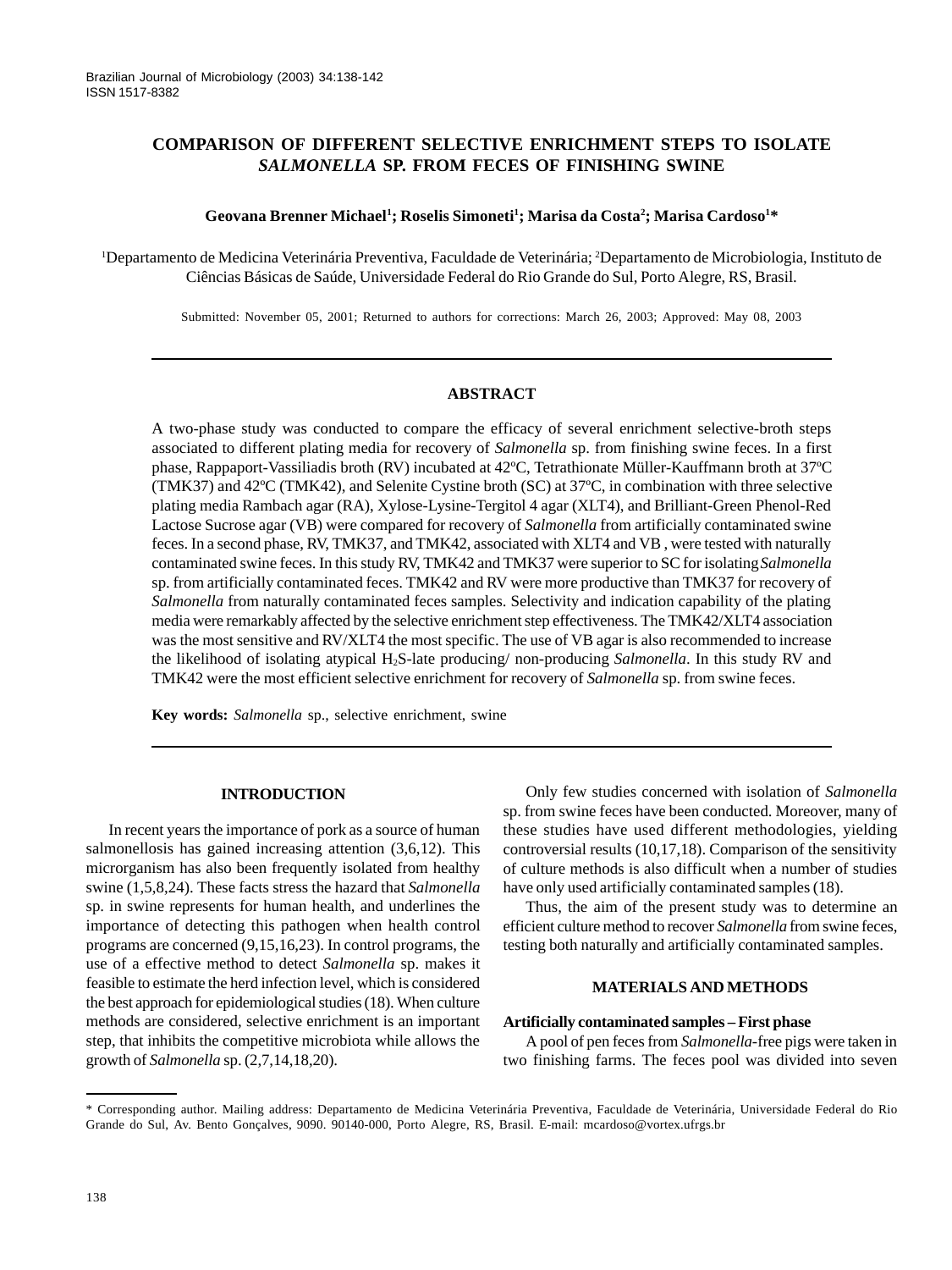samples (25g each) and then contaminated with 1 or 2 CFU/g of: S. Enteriditis (ATCC 13076), or S. Typhimurium (ATCC 15290), or a pool of *Salmonella* serotypes isolated from swine feces (*Salmonella* sp., S. Bredeney and S. Derby). A sample of *Salmonella*-free feces were used as control. The samples were submitted to cold stress (4°C/48h). After pre-enrichment in buffered peptone water (37°C/24h), aliquots of 1 mL were subcultured in triplicate to 9 mL of the following selective enrichment broths: Selenite Cystine (SC, Difco), and Tetrathionate Müller-Kauffmann (TMK, Difco). In addition, aliquots of 0.1 mL were subcultured in triplicate to 9.9 mL of Rappaport-Vassiliadis selective enrichment broth (RV, Merck). SC were incubated at 37ºC and RV at 42ºC. For TMK, 3 tubes were incubated at 37ºC (TMK37), and other 3 tubes at 42ºC (TMK42). After 24h of incubation, aliquots of the selective broths were streaked onto selective plating media: Rambach agar (RA, Merck), Xylose-Lysine-Tergitol 4 agar (XLT4, Difco), and Brilliant-Green Phenol-Red Lactose Sucrose agar (VB, Difco). After 24 h of incubation, up to three typical colonies of *Salmonella* from each selective plating medium were isolated following Holt *et al*. (8)

### **Naturally contaminated samples – Second phase**

For the experiment with naturally contaminated fecal samples, individual rectal feces were taken from 126 animals in a *Salmonella*-positive farm in Rio Grande do Sul State, Brazil. The above described sampling was performed twice with a 40-day interval. Samples contaminated with 2 CFU/g of S. Typhimurium ATCC 15290, were used as positive control. All samples were processed following the same method described above. Nevertheless, in this experiment enrichment was carried out using for each sample one tube of each selective enrichment broth: RV, TMK42 and TMK37, and as selective media only XLT4 and VB. Suspect colonies were identified following Holt *et al*. (13).

### **Determination of sensitivity and specificity**

Sensitivity and specificity were calculated using a contingency table, and results given as percentage (22).

#### **Statistical analysis**

Two artificial and two natural contamination assays were performed to detect *Salmonella*. Results were analyzed using the MacNemar test, with significance level  $p<0.05(11)$ .

#### **RESULTS AND DISCUSSION**

### **Artificially contaminated samples**

Regardless the isolation method, no difference was found in the recovery of *Salmonella* from feces contaminated with 1 or 2 CFU/g (each) of all tested serotypes, so the results were analyzed together.

In the first assay, samples submitted to enrichment in RV, TMK42, and TMK37 showed no significant difference in the amount of plates with confirmed *Salmonella* sp. colonies. All these broths allowed a significantly higher *Salmonella* growth (*p*<0.05) than SC. In recovering Enteriditis serotype, TMK42 was significantly superior to SC and TMK37, but not to RV  $(p=0.07)$ . On the whole, this serotype was recovered in less plates when these were streaked with aliquots from selective enrichment broths incubated at 37ºC (Table 1).

Considering the contamination levels of 1 and 2 CFU/g, for S. Typhimurium and for the *Salmonella* pool, it was not possible to observe any significant difference between RV, TMK42, and TMK37. Differences were seen only in comparison to SC, which showed the lowest performance. Further differences could have been detected if lower contamination levels have been tested.

When streaked with aliquots from the same selective enrichment broth, none of the tested selective agar media showed pronounced difference on recovery of *Salmonella* sp. This stresses that *Salmonella* sp. isolation conditions depend more on the performance achieved by the selective enrichment than on the selective medium itself, and corroborates the observations of Sherrod *et al*. (21).

Less false-negative results were found when the agar media tested were streaked with selective enrichments incubated at higher temperatures. The increase in recovery of *Salmonella* at elevated temperatures is reportedly due to increase in the inhibition of the competitive microbiota (14,18,20,21).

In a previous study, Pignato *et al*. (19) were able to isolate *S*. Enteritidis from meat samples contaminated with up to 0.4 CFU/g, using TMK incubated at 43ºC but not from SC incubated at 37ºC. However in the present study, RV even incubated at 42ºC had not the same performance as TMK42. This may be due to the higher sensitivity of the strains to the selective agents in RV, as the plates inoculated with this broth did not show increased competitor growth that could have impaired visualization and isolation of typical *Salmonella* sp. colonies.

Differently from the first inoculation, TMK37 enabled a better isolation of serotype Enteriditis, followed by SC and RV in the second assay. For all tested associations, serotype Enteritidis showed the lowest number of characteristic colonies. On the contrary, the serotype Typhimurium was isolated in almost all selective media and the *Salmonella* pool was recovered in all plates inoculated with RV, TMK42, and TMK37. The recovery from SC was significantly lower for *Salmonella* pool (Table 1).

Similarly to the first inoculation, when the agar plates tested were inoculated with aliquots obtained from the same selective enrichment broth, those plates did not show significant difference in recovery of *Salmonella* sp. Nevertheless, the number of false-positive colonies taken from the agars decreased, mainly for VB.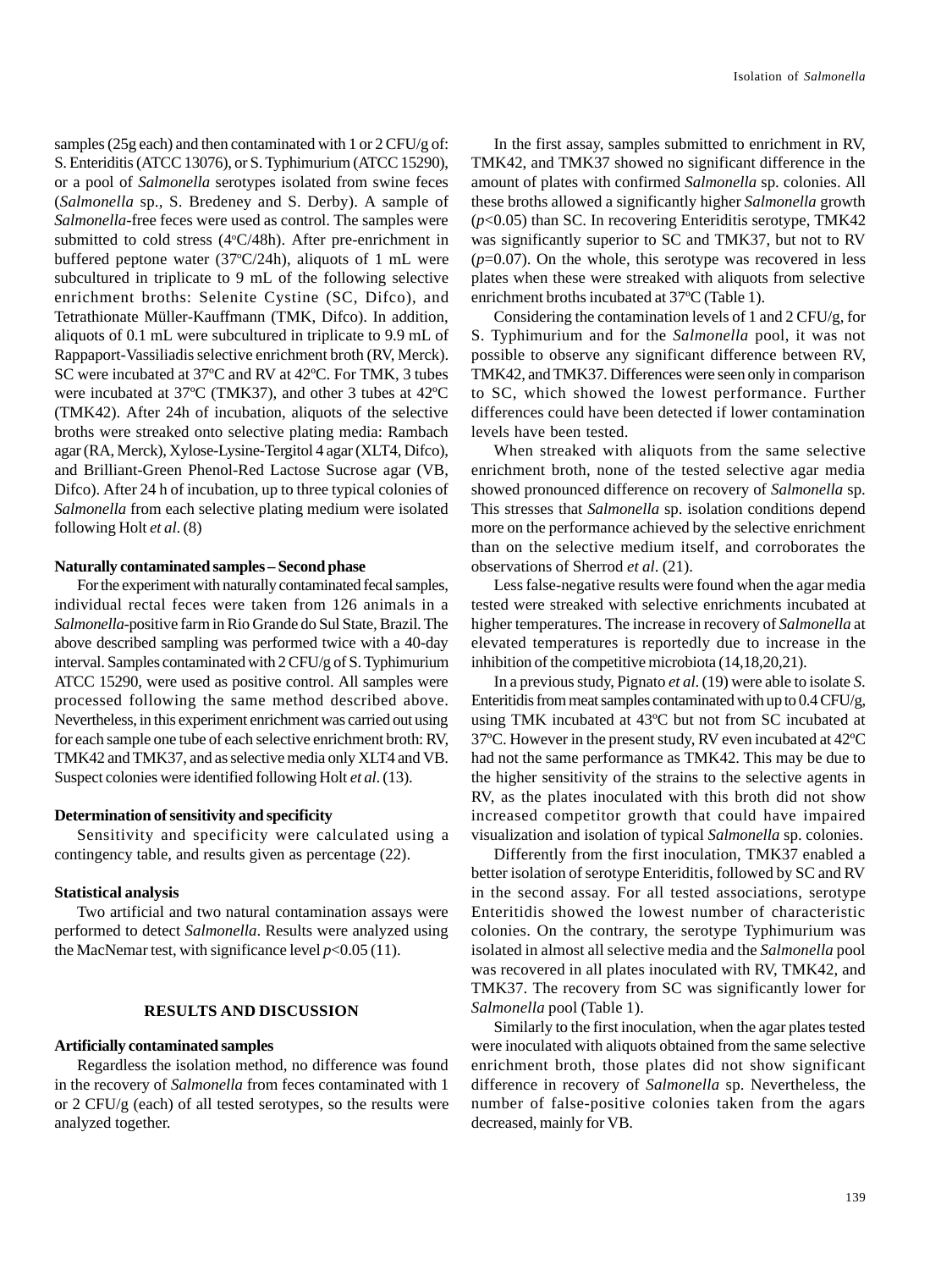| Assay           | No. of<br>Serotype<br>plates |          |                 | No. of plates positive for<br>Salmonella |                             |                 |  |  |
|-----------------|------------------------------|----------|-----------------|------------------------------------------|-----------------------------|-----------------|--|--|
|                 |                              | streaked | RV              | TMK42 SC TMK37                           |                             |                 |  |  |
| 1 <sup>st</sup> | S. Enteriditis               | 18       | 10 <sup>c</sup> | $17^{c,g}$                               | $\alpha$                    | 7c f            |  |  |
|                 | S. Typhimurium               | 18       | 18 <sup>g</sup> | 17 <sup>s</sup>                          | $\alpha$                    | 14 <sup>g</sup> |  |  |
|                 | Pool <sup>b</sup>            | 18       | 18 <sup>s</sup> | 18 <sup>s</sup>                          | $\zeta^h$                   | 13 <sup>g</sup> |  |  |
| 2 <sub>nd</sub> | S. Enteriditis               | 18       |                 | 0                                        | $\mathcal{D}_{\mathcal{L}}$ | 4               |  |  |
|                 | S. Typhimurium               | 18       | 17              | 17                                       | 18                          | 17              |  |  |
|                 | Pool <sup>b</sup>            | 18       | 18i             | 18 <sup>i</sup>                          | 8i                          | 18 <sup>i</sup> |  |  |

**Table 1.** Recovery of different *Salmonella* serotypes from artificially contaminated feces of swine using four different selective enrichment broths.

*a* RV. Rappaport-Vassiliadis; TMK42, Tetrathionate Müller-Kauffmann incubated at 42ºC; TMK37 Tetrathionate Müller-Kauffmann incubated at 37ºC; SC, Selenite Cystine; *<sup>b</sup> Salmonella* sp., S. Bredeney and S. Derby; <sup>*c*, dore, *f* different letters in the same</sup> line indicate differences with  $p < 0.05$ ;  $s<sup>h</sup>$  different letters in the same line indicate differences with  $p < 0.002$ ; *i, j* different letters in the same line indicate differences with  $p < 0.03$ .

#### **Naturally contaminated samples**

Due to the low yield in the first experiment and toxicity, SC was not tested in the second experiment. However, this broth figures among the most commonly used enrichment steps to isolate *Salmonella* sp. from food and animal feed (4). As the use of more than one enrichment broth increases the chances to isolate *Salmonella* sp., RV, TMK42, and TMK37 were further tested with naturally contaminated samples (4).

When comparing broth efficiency, TMK42 was significantly superior  $(p<0.0001)$  than RV and TMK37, in the first sampling trial (Table 2). In the second sampling trial, TMK42 besides RV performed better than TMK37, but only TMK42 showed significant difference when compared to TMK37 (Table 2). In this visit to the farm, fewer animals were excreting *Salmonella*, so the overall isolation was lower in comparison to the first visit.

In both trials, the recovery of *Salmonella* sp. in agar XLT4 and VB showed no significant difference when inoculated with RV and TMK42. Only in the first sampling trial, XLT4 performed significantly better  $(p<0.006)$  than VB, after being inoculated with aliquots of TMK37 (data not shown).

In the first sampling trial TMK42 was the most sensitive enrichment in association with either XLT4 or VB. The association of RV and TMK37 with XLT4 showed the same performance, but the isolation in RV/VB was better than TMK37/ VB association. In the second sampling trial, there was no difference between RV and TMK42, but both presented greater sensitivity than TMK37 when inoculated on any of the agar media (Table 3).

Enrichment with RV showed higher specificity, in the first sampling trial, whereas TMK42 and TMK37 were less specific when associated with VB agar. In the second sampling trial, results were similar for all tested associations (Table 3).

On the whole, comparison of enrichment protocols - either with artificial contamination or after isolation of *Salmonella* from feces of infected animals - points to a better performance of the TMK incubated at 42ºC. In the second experiment, RV broth inoculated either on XLT4 or on VB, showed greater specificity in both sampling trials. However, in regards to sensitivity, especially in the first trial, RV was far less sensitive than TMK42.

The plating media inoculated with aliquots from the same selective enrichment broth showed no marked difference in the isolation of *Salmonella* from artificially contaminated samples. Yet, for the first sampling in the second phase, XLT4 proved to be statistically superior to VB, when inoculated with TMK37 (data not shown). This is primarily due to the lower sensitivity of the association TMK37/VB than the association TMK37/XLT4 (Table 3). Nonetheless, the use of VB is indicated

**Table 2.** Recovery of *Salmonella* sp. from naturally contaminated feces of swine using three selective enrichment broths.

| Assay           | No. of plates | No. of plates positive.<br>for Salmonella |                 |                 |  |
|-----------------|---------------|-------------------------------------------|-----------------|-----------------|--|
|                 | streaked      | RV                                        | TMK42           | TMK37           |  |
| 1 <sup>st</sup> | 252           | 36 <sup>b</sup>                           | 90 <sup>c</sup> | 30 <sup>b</sup> |  |
| 2 <sub>nd</sub> | 252.          | 10                                        | 12d             | 5e              |  |

*a* RV. Rappaport-Vassiliadis; TMK42, Tetrathionate Müller-Kauffmann incubated at 42ºC; TMK37 Tetrathionate Müller-Kauffmann incubated at 37ºC; *b, c* different letters in the same line indicate differences with p< 0.0001; *d, e* different letters in the same line indicate differences with p< 0.05.

**Table 3.** Sensitivity and specificity of the three selective enrichment steps, associated to two selective agars to isolate *Salmonella* sp from naturally contaminated swine fecal samples.

| Performance Sampling |                 | RV    |     | TMK42   |     | TMK37 |    |
|----------------------|-----------------|-------|-----|---------|-----|-------|----|
|                      |                 | XI T4 |     | VB XIT4 | VB  | XI T4 | VB |
| Sensitivity          | 1st             | 36    | 32  | 92      | 81  | 40    | 29 |
| (% )                 | 2 <sub>nd</sub> | 71    | 71  | 86      | 86  | 43    |    |
| Specificity          | $1^{st}$        | 100   | 100 | 98      | 87  | 96    | 91 |
| (%)                  | 2 <sub>nd</sub> | 100   | 99  | 100     | 100 | 100   | 97 |

*a* RV. Rappaport-Vassiliadis; TMK42, Tetrathionate Müller-Kauffmann incubated at 42ºC; TMK37 Tetrathionate Müller-Kauffmann incubated at 37°C; <sup>*b*</sup>XLT4, Xylose Lysine-Tergitol 4; VB, Brilliant-Green Phenol-Red Lactose Sucrose agar.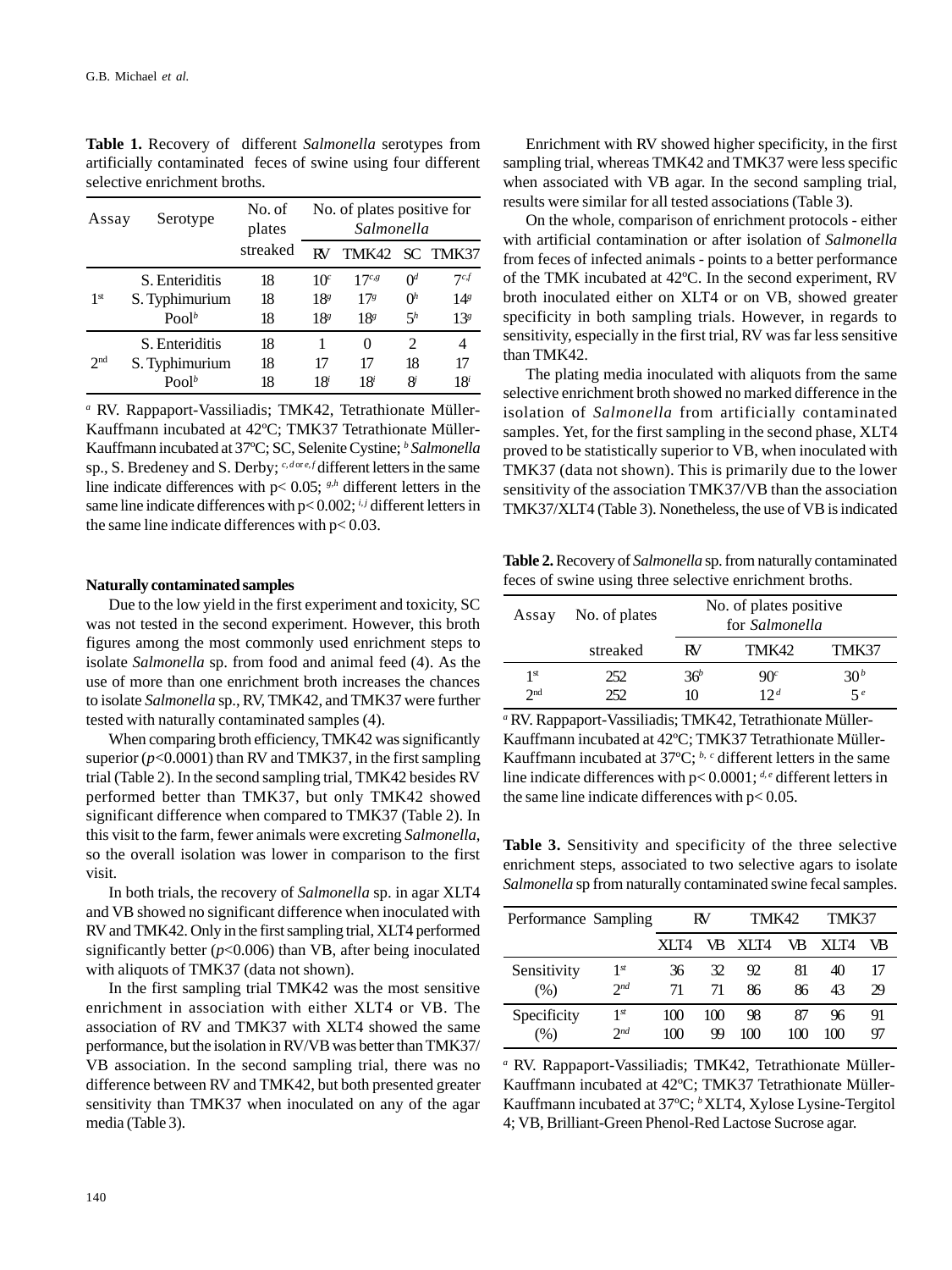because it increases the likelihood of isolating *Salmonella* sp., especially the  $H_2S$  -late producing/ non-producing atypical *Salmonella* sp. (18).

Whenever differences were seen between combinations of selective broths and agars, these differences were more outstanding when XLT4 was used. This medium presented better conditions for isolation of *Salmonella* sp. colonies, reducing the number of false-positives. Consequently, better selectivity and better indicator system of XLT4 resulted in greater detection of *Salmonella* sp., mainly when streaked from a selective enrichment that avoids the overgrow of competitors, this was more difficult to happen when TMK37 was streaked.

Selectivity of enrichment broths is more important than agars. However, the importance of the selectivity of agars increases when *Salmonella* sp. counts are low, and the detection of the pathogen becomes more difficult. Selectivity of agars is more relevant when detection of *Salmonella* sp. in samples is done without a selective enrichment step. Selectivity of agars to detect *Salmonella* sp. has been decreased as the indicator system for identification of *Salmonella* colonies was improved (7).

The present study constitutes an initial framework to fulfill the local needs for *Salmonella* sp. isolation protocols. Despite the restrictions of these culture methods their proper use may improve the sensitivity and/or specificity of other methods under standardization for detection of *Salmonella* sp. Better methods for *Salmonella* sp. detection will result in better epidemiological investigations of this pathogen.

## **ACKNOWLEDGMENTS**

This study was supported by CAPES and FAPERGS, Rio Grande do Sul, Brazil. We would like to thank Marjo Cadó Bessa, Lúcia Helena Niederauer Weiss, Ricardo Nonnig, Dra. Carla Lange, Dra. Verônica Schmidt for the useful enlightenment and advice.

#### **RESUMO**

## **Comparação de diferentes etapas de enriquecimento seletivo no isolamento de** *Salmonella* **sp. de fezes de suínos de terminação**

Através de um estudo em duas fases comparou-se a eficiência de etapas de enriquecimento seletivo, associadas a diferentes meios seletivos, na recuperação de *Salmonella* sp. de fezes de suínos de terminação. Em uma primeira fase, as amostras foram contaminadas artificialmente e os caldos Rappaport-Vassiliadis (RV) incubado a 42ºC, Tetrationato Müller-Kauffmann a 37ºC (TMK37) e 42ºC (TMK42), e Selenito Cistina (SC) a 37ºC foram testados, em associação com meios sólidos seletivos: ágar Rambach (RA), ágar Xilose-LisinaTergitol 4 (XLT4), e ágar Verde-brilhante Vermelho-neutro Lactose Sacarose (VB). Na segunda fase os caldos RV, TMK37, and TMK42, semeados nos meios XLT4 and VB, foram testados com amostras naturalmente contaminadas. No isolamento de *Salmonella* sp. em amostras artificialmente contaminadas o RV, TMK42 e TMK37 foram superiores ao SC. Na segunda fase o TMK42 e RV foram mais eficientes que o TMK37. O desempenho destas etapas de enriquecimento seletivo influenciou diretamente a capacidade seletiva e indicadora dos meios sólidos seletivos utilizados. No presente estudo, a associação TMK42/ XLT4 demonstrou ser a mais sensível, e a RV/XLT4 a mais específica. O uso do meio VB também é recomendado para aumentar a probabilidade do isolamento de colônias atípicas de Salmonella - produtoras tardias ou não produtoras de H<sub>2</sub>S. No presente estudo, RV e TMK42 foram as etapas de enriquecimento seletivo mais eficientes para o isolamento de *Salmonella* de fezes de suínos.

**Palavras-chave:** *Salmonella* sp., enriquecimento seletivo, suínos

## **REFERENCES**

- 1. Alves, J.C.; Lázaro, S.; Hofer, E.; Reis, E.M.S.; Rodrigues, D.P. *Salmonella* sp. em linfonodos de suínos normais abatidos no Estado do Rio de Janeiro. *R. Bras. Med. Vet.*, 16: 172-176, 1994.
- 2. Bager, F.; Petersen, J. Sensitivity and specificity of different methods for the isolation of *Salmonella* from pigs. *Acta Vet. Scand.*, 32: 473-481, 1991.
- 3. Baggensen, D.L.; Sorensen, L.L.; Krause, P.; Gerner-Smidt, P. *The occurrence of Salmonella enteric serotypes in animal feed, pig, pork and man.* II International Symposium on Epidemiology and Control of *Salmonella* in Pork, Copenhagen, 1997, p. 56- 59.
- 4. Bailey, J.S.; Cox, N.A.; Thompson, J.E. Efficiency of selenite cystine and TT enrichment broths for the detection of *Salmonella*. *J. Appl. Bacteriol*., 51: 409-414, 1981.
- 5. Bessa, M.C.; Costa, M.; Cardoso, M. *Prevalence of Salmonella sp. in slaughtered pigs in Rio Grande do Sul, Brazil.* IV International Symposium on Epidemiology and Control of *Salmonella* and other Food Borne Pathogens in Pork, Leipzig, 2001, p. 1891-191.
- 6. Borch, E.; Nesbakken, T.; Christensen, H. Hazard identification in swine slaughter with respect to foodborne bacteria. *Int.J.Food Microbiol.*, 30: 9-25, 1996.
- 7. Busse, M. Media for *Salmonella*. *Int. J. Food Microbiol.*, 26: 117- 131, 1995.
- 8. Christensen, J.; Hillersborg, M.; Baggensen, D.L. *Detection of Salmonella enteric in subclinically infected herds.* II International Symposium on Epidemiology and Control of Salmonella in Pork, Copenhagen, 1997, p. 188-191.
- 9. Davies, R.H.; Dalziel, R.; Wilesmith, J.W.; Ryan, J.; Evans, S.J.; Paiba, G.A.; Byrne, C.; Pascoe, S. *National survey for Salmonella in pigs at slaughter in Great Britain*. IV International Symposium on Epidemiology and Control of *Salmonella* and other Food Borne Pathogens in Pork, Leipzig, 2001, p. 162-173.
- 10. Funk, J.A.; Davies, P.R.; Nichols, M.G. *Evaluation of sample weight for the isolation of Salmonella spp. from swine feces.* II International Symposium on Epidemiology and Control of *Salmonella* in Pork, Washington, 1997, p. 97-99.